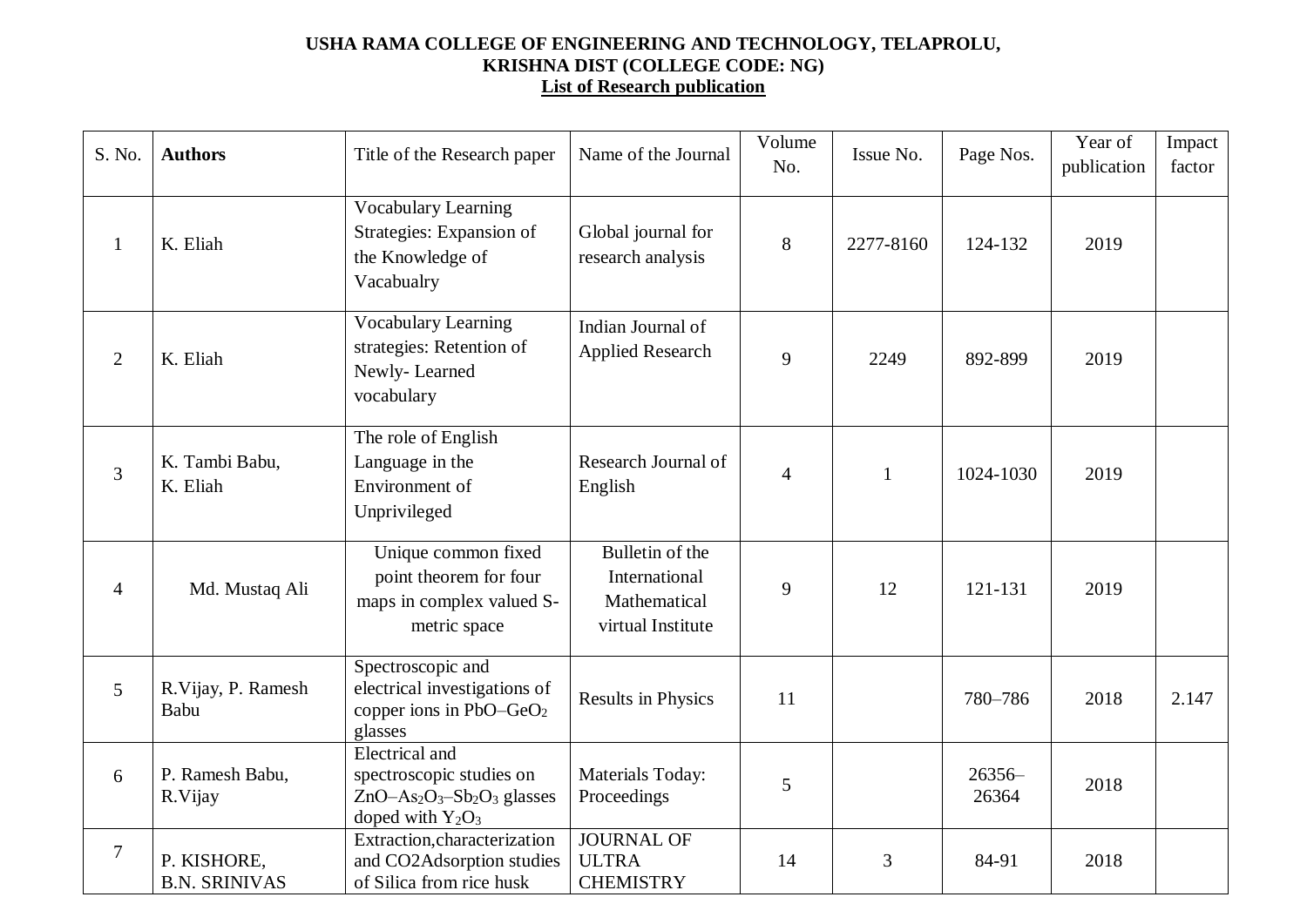| 8  | T. ANIL KUMAR,<br><b>B.N. SRINIVAS</b>                     | comparative study of<br>catalytic functionalities of<br>Ni/RHSiO2 and<br>Ni/RHAC's for<br>nitrobenzene<br>hydrogenation                                                              | <b>JOURNAL OF</b><br><b>ULTRA</b><br><b>CHEMISTRY</b>                                                 | 14  |                | $1 - 7$     | 2018 |       |
|----|------------------------------------------------------------|--------------------------------------------------------------------------------------------------------------------------------------------------------------------------------------|-------------------------------------------------------------------------------------------------------|-----|----------------|-------------|------|-------|
| 9  | N. Vijaya                                                  | Influence of thermal<br>radiation and<br>thermophoresis on Casson<br>fluid flow over a stretching<br>sheet embedded in a<br>doubly stratified medium                                 | International<br>Journal of<br>Innovative<br>Research in<br>Science,<br>Engineering and<br>Technology | 6   |                | $8 - 14$    | 2017 |       |
| 10 | N. Vijaya                                                  | Nonlinear radiation effect<br>on Casson fluid saturated<br>non-Darcy porous medium                                                                                                   | International<br>Journal of<br>Mathematical<br>Archive                                                | 8   | $\overline{2}$ | $39 - 52$   | 2017 |       |
| 11 | R. Vijay,<br>P. Ramesh Babu                                | Spectroscopic Investigation<br>on Zinc Oxy Fluro Borate<br>Glasses Doped with $V_2O_5$                                                                                               | International<br>Journal of<br>Engineering<br>Research &<br>Technology<br>(IJERT)                     | 6   |                | 1096-1103   | 2017 |       |
| 12 | R. Vijay,<br>P. Ramesh Babu,                               | Influence of tungsten ions<br>valence states on electrical<br>characteristics of<br>quaternary lithium-<br>antimony-lead-germanate<br>glasses                                        | Journal of Physics<br>and Chemistry of<br>Solids                                                      | 107 |                | $108 - 117$ | 2017 | 2.059 |
| 13 | B.N.Srinivas,<br>T.Anil Kumar,<br>K.Subba Rao<br>P.Kishore | Extraction of SiO <sub>2</sub> from<br>Rice Husk and activity<br>studies of Ni-<br>RHSiO <sub>2</sub> catalysts for<br>conversion of Levulinic<br>acid to<br>$\gamma$ -Valerolactone | <b>IOSR</b> Journal of<br><b>Applied Chemistry</b><br>$(IOSR-JAC)$                                    | 10  |                | $95-100$    | 2017 |       |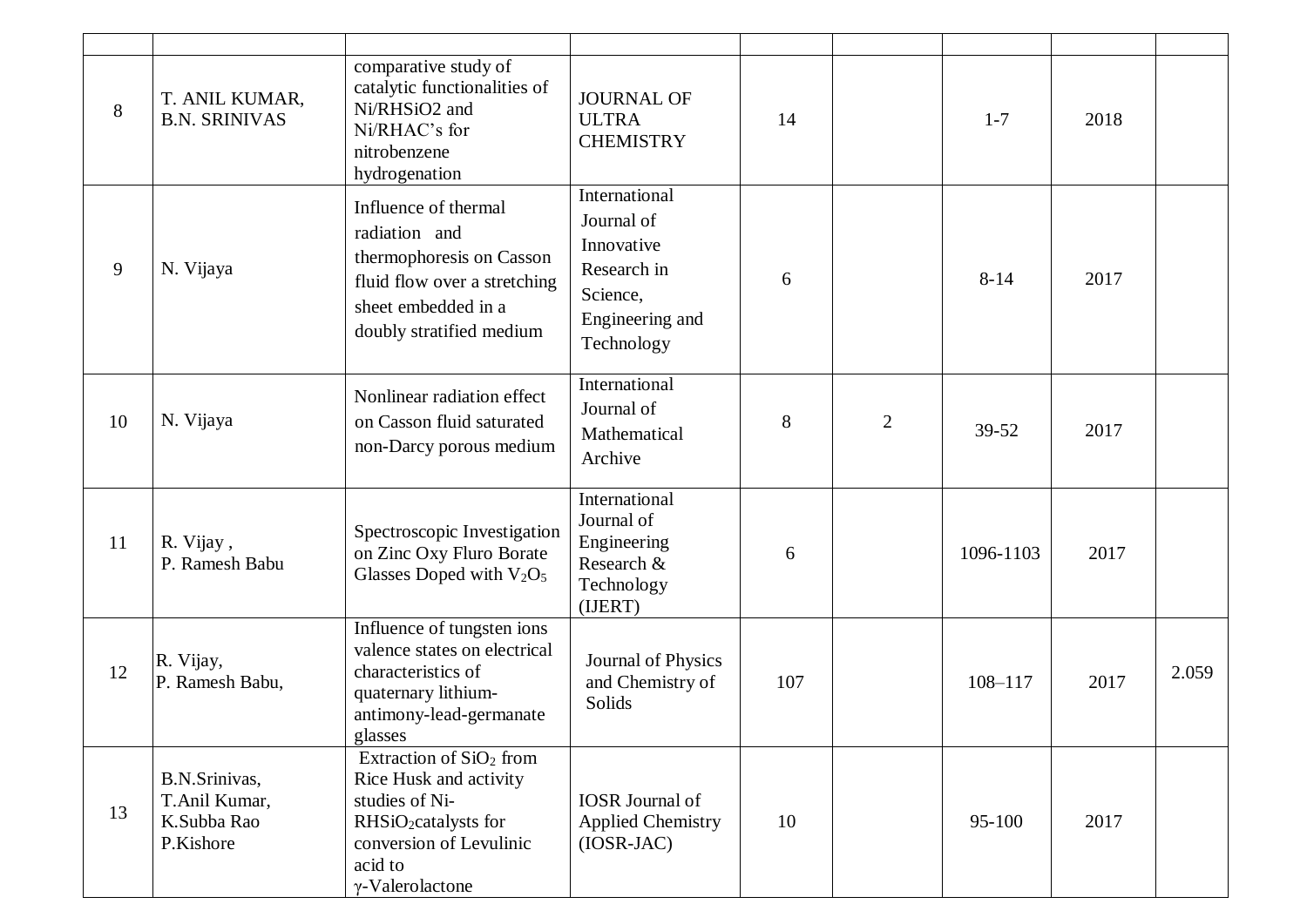| 14 | B.N.Srinivas,<br>P.Kishore,<br>K.Subba Rao,<br>T.Anil Kumar       | Preparation of Surface<br><b>Modified Activated</b><br><b>Carbons from Rice Husk</b><br>and CO <sub>2</sub> Adsorption<br><b>Studies</b>                                        | <b>IOSR</b> Journal of<br><b>Applied Chemistry</b><br>$(IOSR-JAC)$                                                               | 10 | 11 | 54-60           | 2017 |  |
|----|-------------------------------------------------------------------|---------------------------------------------------------------------------------------------------------------------------------------------------------------------------------|----------------------------------------------------------------------------------------------------------------------------------|----|----|-----------------|------|--|
| 15 | B.N.Srinivas,<br>K.Subba Rao,<br>T.Anil Kumar,<br>P.Kishore       | <b>Sterilization of Drinking</b><br>Water By Silver Catalysts<br>Supported on Activated<br>Carbons                                                                              | <b>IOSR</b> Journal of<br><b>Applied Chemistry</b><br>$(IOSR-JAC)$                                                               | 10 | 11 | 67-72           | 2017 |  |
| 16 | K.Subba Rao,<br>B.N.Srinivas,<br>Anil Kumar. T,<br>P.Kishore      | Preparation of Activated<br><b>Carbons from Rice Straw</b><br>and hydrogenolysis of<br><b>Glycerol over Activated</b><br>Carbon Supported Ru Bi-<br><b>Functional Catalysts</b> | International<br>Journal of<br><b>Innovative Research</b><br>in Science,<br>Engineering and<br>Technology                        | 6  | 9  | 18657-<br>18663 | 2017 |  |
| 17 | K.Subba Rao,<br>B.N.Srinivas,<br>Anil Kumar Turaka,<br>P.Kishore  | Catalytic Functionalities of<br>Ru Supported on Activated<br>Carbons Prepared from<br>Rice Straw for Glycerol<br>Hydrogenolysis                                                 | International<br>Journal of<br><b>Innovative Research</b><br>in<br>Science, Engineering<br>and Technology                        | 6  | 9  | 19475-<br>19481 | 2017 |  |
| 18 | Anil Kumar Turaka, B.<br>N. Srinivas, K. Subba<br>Rao, P. Kishore | Dehydration of Alcohols<br><b>Using Chromia Supported</b><br>on Rice Husk Ash<br>Catalysts                                                                                      | Journal of<br>Chemistry and<br>Chemical Sciences,                                                                                | 7  | 9  | 744-751         | 2017 |  |
| 19 | Anil Kumar Turaka, B.<br>N. Srinivas, K. Subba<br>Rao, P. Kishore | Comparitive CO <sub>2</sub><br>Adsorption Studies of<br>different Amine<br><b>Functionalized Rice Husk</b><br>Ash Samples                                                       | <b>INTERNATIONAL</b><br><b>JOURNAL OF</b><br><b>ENGINEERING</b><br><b>SCIENCES &amp;</b><br><b>RESEARCH</b><br><b>TECHNOLOGY</b> | 6  | 9  | 276-282         | 2017 |  |
| 20 | P.Kishore,<br>B.N.Srinivas, K.Subba                               | <b>Carbon Dioxide</b><br>Adsorption Studies of Rice                                                                                                                             | International<br>Journal of                                                                                                      | 6  | 8  | 16017-          | 2017 |  |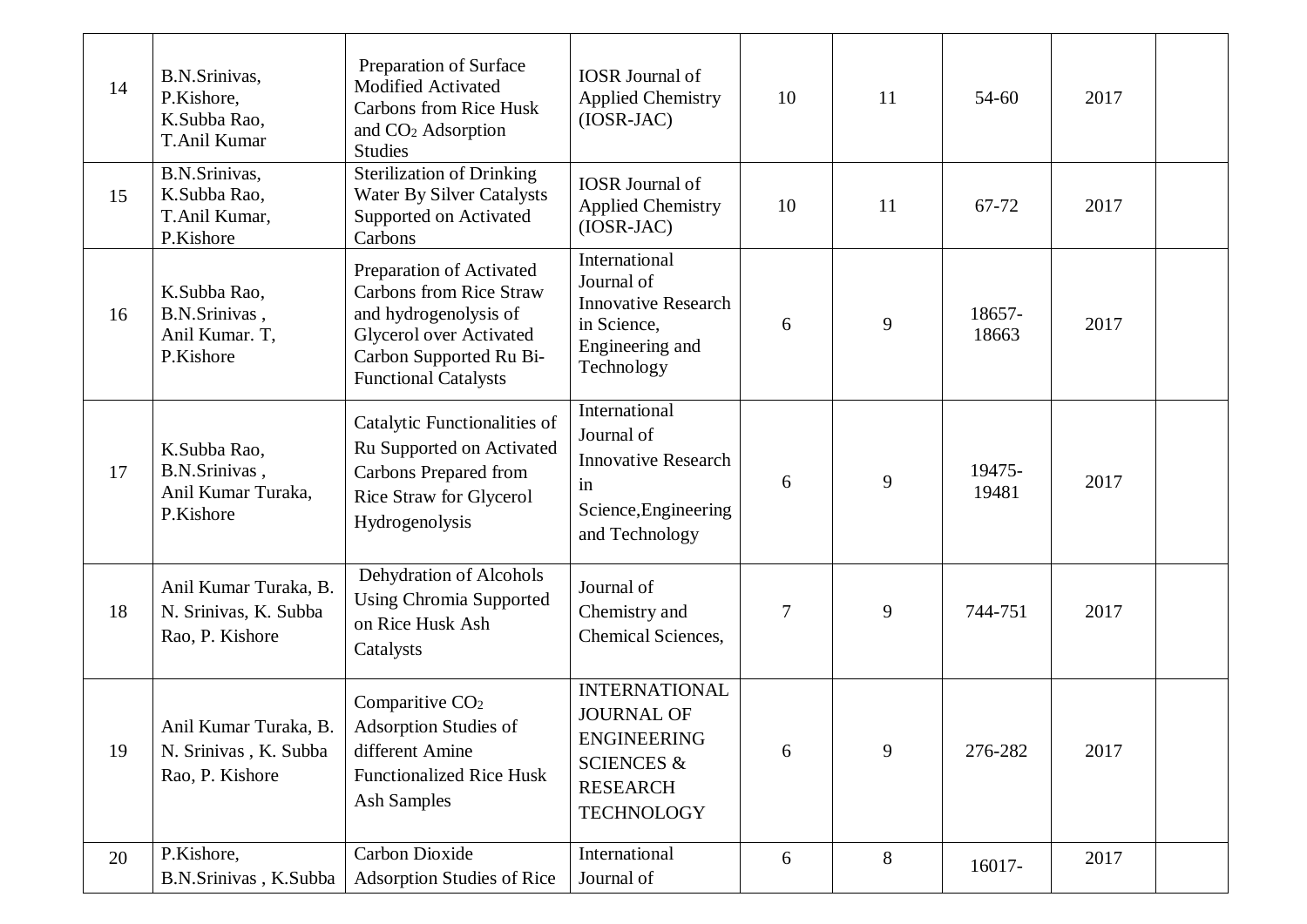|    | Rao, Anil Kumar<br>Turaka,                                             | Husk Ash Prepared in<br>Different Atmospheres                                                                                                                                    | <b>Innovative Research</b><br>in                                                   |        |                | 16025     |      |       |
|----|------------------------------------------------------------------------|----------------------------------------------------------------------------------------------------------------------------------------------------------------------------------|------------------------------------------------------------------------------------|--------|----------------|-----------|------|-------|
|    |                                                                        |                                                                                                                                                                                  | Science, Engineering<br>and Technology                                             |        |                |           |      |       |
| 21 | P.Kishore,<br>Anil Kumar Turaka,<br><b>B.N.Srinivas</b><br>K.Subba Rao | <b>Study of Physical</b><br>Properties of Bio-Waste<br><b>Materials Like Rice Husk</b><br>Ash Prepared In Different<br>Atmospheres And<br>Temperatures                           | International<br>Journal of Recent<br>Innovation in<br>Engineering and<br>Research | 8      | $\overline{4}$ | $26 - 31$ | 2017 |       |
| 22 | R. Vijay,<br>P. Ramesh Babu,                                           | Influence of $\gamma$ -ray-induced<br>effects on dielectric<br>dispersion of CuO-doped<br>calcium<br>fluoroborophosphate glass<br>system                                         | Ionics                                                                             | 22     |                | 1625-1634 | 2016 | 2.062 |
| 23 | <b>B.N.Srinivas</b>                                                    | Dissipation kinetics of<br>spirotetramat and its<br>metabolite in four different<br>soils                                                                                        | <b>ACAIJ</b>                                                                       | 16(10) |                | 433-440   | 2016 |       |
| 24 | <b>B.N.Srinivas</b>                                                    | Determination of<br>Imazamox and<br>Imazethapyr Herbicide<br>Residues in Soybean oil                                                                                             | Der Pharma<br>Chemica                                                              | 8      | 8              | 102-107   | 2016 |       |
| 25 | <b>B.N.Srinivas</b>                                                    | Laboratory persistence<br>study of bispyribac-sodium<br>in acidic, neutral and basic<br>water                                                                                    | International<br>Journal of Current<br>Research                                    | 8      | 10             |           | 2016 |       |
| 26 | Vijaya, N                                                              | Effect of magnetic field on<br>the flow and heat<br>transfer in a Casson thin<br>film on an unsteady<br>stretching surface in the<br>presence of viscous and<br>internal heating | Open Journal of<br><b>Fluid Dynamics</b>                                           | 6      |                | 303-320   | 2016 |       |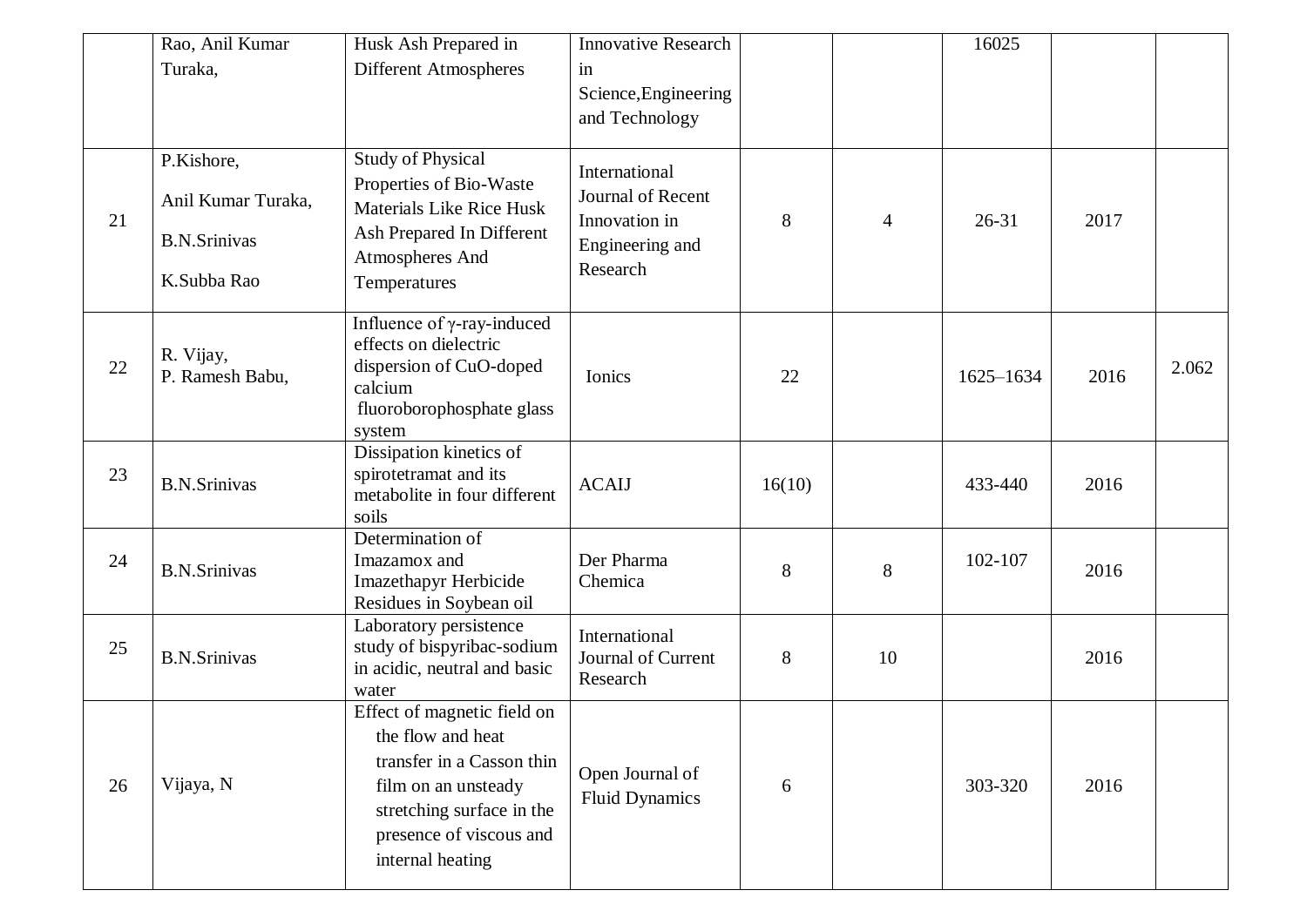| 27 | Vijaya, N                    | <b>Influence of Hall Currents</b><br>on the Casson Fluid<br>Flow due to an<br><b>Exponentially stretching</b><br>sheet with suction and<br>convective boundary<br>condition.                            | International<br>Journal of<br>Mathematical<br>Archive.    | 7    | $\mathbf{1}$ | 63-73         | 2016 |       |
|----|------------------------------|---------------------------------------------------------------------------------------------------------------------------------------------------------------------------------------------------------|------------------------------------------------------------|------|--------------|---------------|------|-------|
| 28 | R. Vijay,<br>P.Ramesh Babu,  | Dielectric dispersion and ac<br>conduction phenomena of<br>$Li_2O-Sb_2O_3-PbO-$<br>$GeO2:Cr2O3$<br>glass system                                                                                         | <b>Materials Science</b><br>in Semiconductor<br>Processing | 35   |              | $96 - 108$    | 2015 | 2.359 |
| 29 | P. Ramesh Babu, R.<br>Vijay, | Spectroscopic and<br>dielectric response of zinc<br>bismuth phosphate glasses<br>as a function of chromium<br>content                                                                                   | <b>Materials Research</b><br><b>Bulletin</b>               | 57   |              | $58 - 66$     | 2014 | 2.446 |
| 30 | R. Vijay,<br>P. Ramesh Babu, | Molybdenum ion: a<br>structural probe in lithium-<br>antimony-germanate glass<br>system by means of<br>dielectric and spectroscopic<br>studies                                                          | Journal of<br><b>Materials Science</b>                     | 49   |              | $6203 - 6216$ | 2014 | 2.599 |
| 31 | R. Vijay,<br>P. Ramesh Babu, | Influence of modifier oxide<br>on dielectric dispersion and<br>a.c. conduction phenomena<br>of Li <sub>2</sub> O-Sb <sub>2</sub> O <sub>3</sub> -GeO <sub>2</sub> glass<br>system                       | Journal of Non-<br>Crystalline Solids                      | 386  |              | $67 - 75$     | 2014 | 2.124 |
| 32 | R. Vijay,                    | Influence of induced<br>structural changes on<br>thermoluminescence<br>characteristics of<br>$\Box$ -ray irradiated PbO-<br>Al <sub>2</sub> O <sub>3</sub> -SiO <sub>2</sub> : Dy <sup>3+</sup> glasses | Journal of<br>Molecular<br>Structure                       | 1073 |              | $174 - 180$   | 2014 | 1.753 |
| 33 | P. Ramesh Babu               | Role of sesquioxides on<br>emission characteristics of<br>$Pr3+ ions in$                                                                                                                                | Journal of<br>Molecular Structure                          | 1073 |              | 164-172       | 2014 | 1.753 |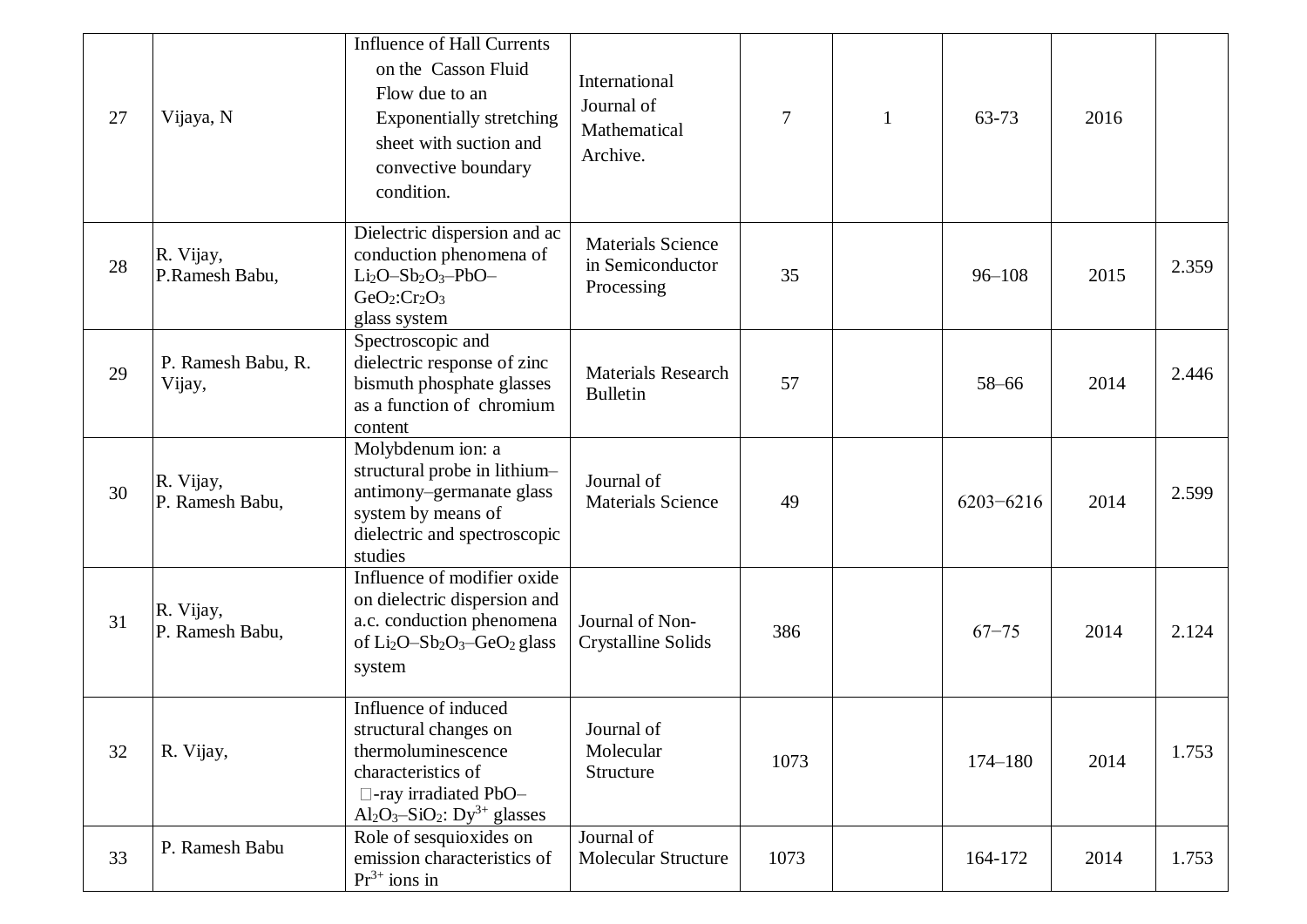|    |                                                  | $PbO-PbF2-B2O3 glass$                                                                                                                                                           |                                                               |      |   |             |      |       |
|----|--------------------------------------------------|---------------------------------------------------------------------------------------------------------------------------------------------------------------------------------|---------------------------------------------------------------|------|---|-------------|------|-------|
|    |                                                  | system                                                                                                                                                                          |                                                               |      |   |             |      |       |
| 34 | R. Vijay,<br>P. Rameshbabu,                      | Influence of copper ions on<br>thermoluminescence<br>characteristics of CaF <sub>2</sub> -<br>$B_2O_3-P_2O_5$ glass system                                                      | Ceramics<br>International                                     | 40   |   | 3707-3713   | 2014 | 2.814 |
| 35 | P. Ramesh Babu, R.<br>Vijay,                     | The influence of $In_2O_3$ on<br>electrical characteristics of<br>iron mixed Li <sub>2</sub> O-PbO-<br>$B_2O_3-SiO_2-Bi_2O_3$ multi-<br>component glass system                  | Ceramic<br>International                                      | 40   |   | 8311-8322   | 2014 | 2.814 |
| 36 | P. Ramesh Babu                                   | Spectroscopic and<br>dielectric investigations of<br>tungsten ions doped zinc<br>bismuth phosphate glass-<br>ceramics                                                           | Journal of<br><b>Molecular Structure</b>                      | 1036 |   | 452-463     | 2013 | 1.753 |
| 37 | P. Ramesh Babu,<br>R. Vijay,                     | Influence of $Ga^{3+}$ ions on<br>spectroscopic and dielectric<br>features of multi<br>component lithium lead<br>boro bismuth silicate<br>glasses doped with<br>manganese ions" | <b>Materials Research</b><br><b>Bulletin</b>                  | 48   |   | 4618-4627   | 2013 | 2.446 |
| 38 | K. Naveen kumar, P.<br>Ramesh babu, R.<br>Vijay, | Spectroscopic features of<br>vanadium ions in LiF-<br>$NaF-P2O5$ glasses                                                                                                        | International<br>Journal of<br>Engineering<br>Research-Online |      | 3 |             | 2013 |       |
| 39 | R. Vijay                                         | Structural changes in the<br>$ZnF_2-Bi_2O_3-GeO_2$ glass<br>system doped with $\rm Fe{_2}O_{3}$<br>by<br>spectroscopic and<br>dielectric<br>investigations                      | Journal of Physics<br>and Chemistry<br>of Solids              | 74   |   | $963 - 970$ | 2013 | 2.059 |
| 40 | P. Ramesh Babu, R.<br>Vijay,                     | Dielectric and<br>Spectroscopic properties of<br>CuO doped multi-                                                                                                               | Journal of Non-<br><b>Crystalline Solids</b>                  | 370  |   | $21 - 30$   | 2013 | 2.124 |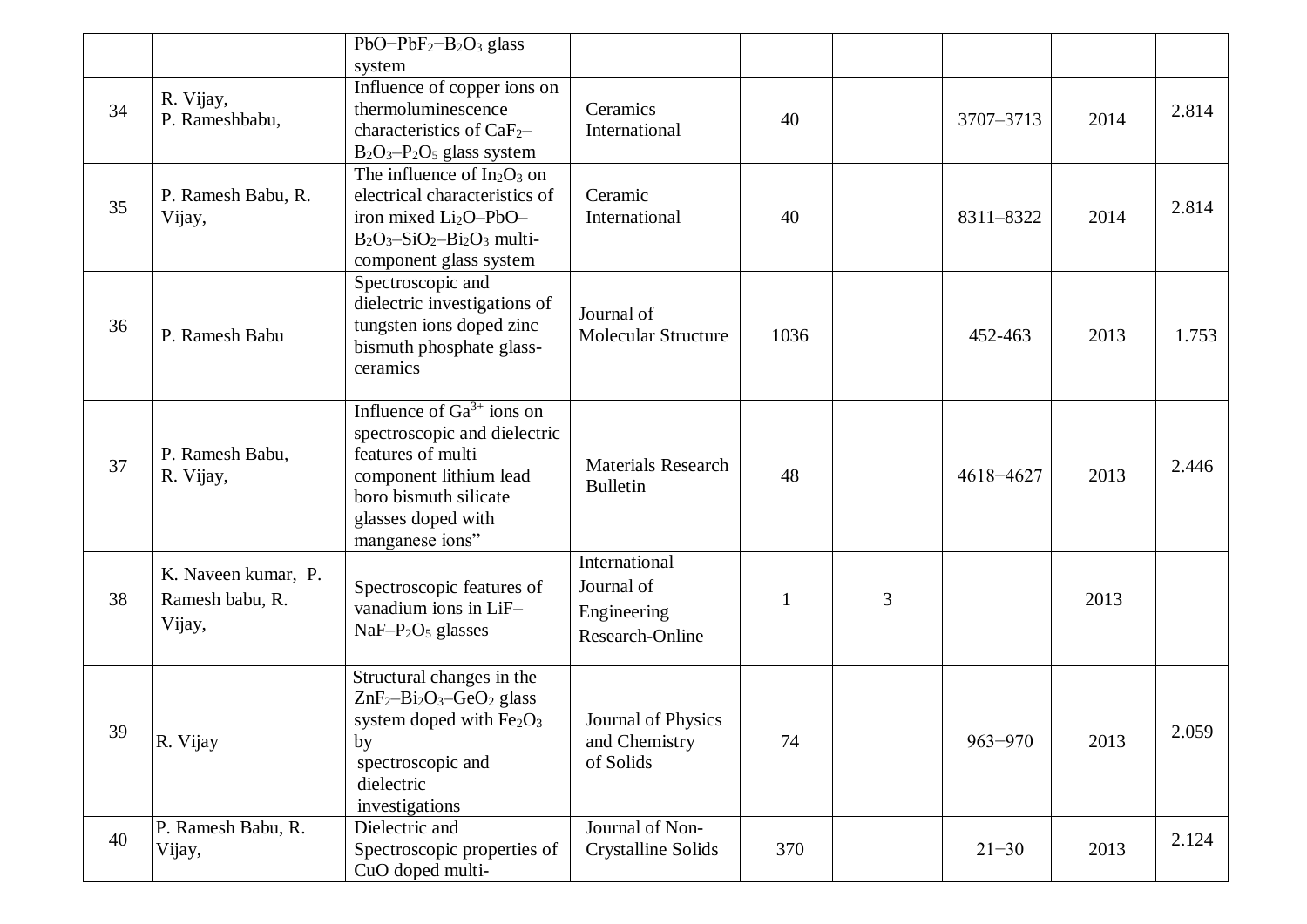|    |                              | component<br>$Li_2O-PbO-B_2O_3-SiO_2-$<br>$Bi2O3 - Al2O3 glass system$                                                                                                                                                                                                                                                                                  |                                                                                    |                |                |             |      |       |
|----|------------------------------|---------------------------------------------------------------------------------------------------------------------------------------------------------------------------------------------------------------------------------------------------------------------------------------------------------------------------------------------------------|------------------------------------------------------------------------------------|----------------|----------------|-------------|------|-------|
| 41 | R. Vijay,<br>P. Ramesh Babu, | Influence of molybdenum<br>ions<br>on optical absorption, ESR<br>and IR OF $A_2O$ (A=Li, Na,<br>K)-NaF-B <sub>2</sub> O <sub>3</sub> glass system                                                                                                                                                                                                       | Optoelectronics<br>and Advanced<br>Materials - Rapid<br>Communications             | 6              |                | $703 - 708$ | 2012 |       |
| 42 | A. Madana Mohana<br>Rao      | <b>Unsteady Free MHD</b><br><b>Convection Flow Past A</b><br>Vertical Porous Plate In<br>Slip-Flow Regime Under<br><b>Oscillatory Boundary</b><br>Conditions                                                                                                                                                                                            | International<br>Mathematical<br>Archive (IJMA)                                    | $\overline{2}$ | 3              | 399-408     | 2011 |       |
| 43 | A. Madana Mohana<br>Rao      | <b>Effect Of Thermal</b><br>Dispersion And Viscous<br><b>Dissipation On MHD</b><br><b>Radiative Non-Darcy</b><br>Mixed Convection In Fluid<br><b>Saturated Porous Medium</b><br>With Respect To The<br>Performance Of A Second<br>Order Fluid Past An Infinite<br><b>Plate With Variable Suction</b><br>Under The Influence Of<br><b>Magnetic Field</b> | <b>International Journal</b><br>of Mathematical<br>archive                         | $\overline{2}$ | 3              | $1 - 15$    | 2011 | 4.091 |
| 44 | A. Madana Mohana<br>Rao      | <b>Unsteady Free MHD</b><br><b>Convection Flow Past A</b><br>Vertical Porous Plate In<br>Slip-Flow Regime Under<br><b>Oscillatory Boundary</b><br>Conditions                                                                                                                                                                                            | International<br>Mathematical<br>Archive (IJMA)                                    | $\overline{2}$ | 3              | 399-408     | 2011 | 4.091 |
| 45 | A. Madana Mohana<br>Rao      | <b>Effect of Porosity and Time</b><br>on Moving Infinite Vertical<br>Plate with Uniform Heat<br>Flux                                                                                                                                                                                                                                                    | <b>International Journal</b><br>of Physical Sciences<br>(JUSP)                     | $22\,$         | $\overline{2}$ | 283-292     | 2010 |       |
| 46 | A. Madana Mohana<br>Rao      | <b>Effect of Magnetic Field</b><br>and Porosity on a Moving<br><b>Infinite Vertical Plate with</b><br>Uniform Heat Flux                                                                                                                                                                                                                                 | <b>International Journal</b><br>of Emerging<br>Technologies and<br>Applications in | 3              | $\overline{2}$ | 484-489     | 2010 |       |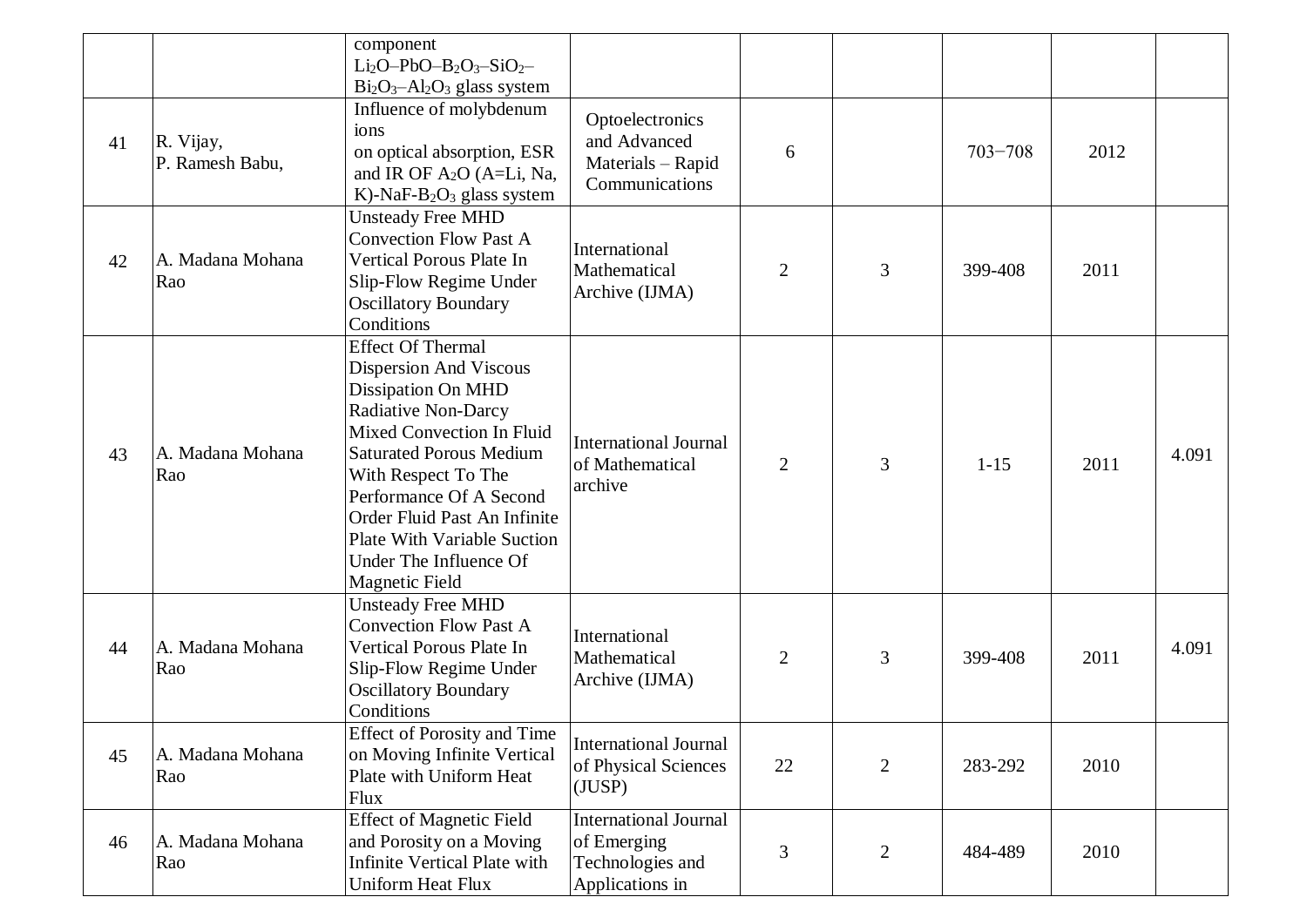|    |                         |                                                                                                                                                                                       | Engineering,<br>Technology and<br>Sciences.<br>(IJ-ETA_ETS)                                |                |              |           |      |       |
|----|-------------------------|---------------------------------------------------------------------------------------------------------------------------------------------------------------------------------------|--------------------------------------------------------------------------------------------|----------------|--------------|-----------|------|-------|
| 47 | A. Madana Mohana<br>Rao | <b>Effects of Radiation And</b><br>Mass Transfer On MHD<br><b>Free Convection Flow Past</b><br>An Impulsively Started<br><b>Isothermal Vertical Plate</b><br>With Viscous Dissipation | Journal of Computer<br>and Mathematical<br>Sciences<br>(JCMS)                              | $\mathbf{1}$   | 5            | 538-551   | 2010 | 4.655 |
| 48 | A. Madana Mohana<br>Rao | <b>Effects of Radiation and</b><br><b>Mass Transfer on MHD</b><br>Free<br>Convective Dissipative<br>Fluid in the presence of<br>HeatSource/Sink                                       | Mathematics<br>Applied in Science<br>and Technology<br>(MAST)                              | $\overline{2}$ | $\mathbf{1}$ | $45 - 56$ | 2010 |       |
| 49 | A. Madana Mohana<br>Rao | <b>Unsteady Free Mhd</b><br>Convection Flow Past A<br>Vertical Porous Plate In<br>Slip-Flow Regime Under<br><b>Fluctuating Thermal And</b><br><b>Mass Diffusion</b>                   | <b>International Journal</b><br>of Mathematics<br>Research<br>(IJMR)                       | 2              | $\mathbf{1}$ | 105-117   | 2010 |       |
| 50 | <b>B.N.Srinivas</b>     | Mixed oxide supported<br>hydrodeslfurization<br>catalysts- a review                                                                                                                   | <b>Catalysis Today</b>                                                                     | 86             |              | $45 - 60$ | 2003 |       |
| 51 | <b>B.N.Srinivas</b>     | Origin of Cracking<br>Functionality of Sulfided<br>(Ni) $CoMo/SiO2-ZrO2$<br>Catalysts                                                                                                 | Journal of catalysis                                                                       | 195            |              | $31 - 37$ | 2000 |       |
| 52 | <b>B.N.Srinivas</b>     | Performance of Mo<br>Catalysts supported on<br>$TiO2$ based binary supports<br>for distillate Fuel Hydro<br>processing,                                                               | <b>Chemistry of Diesel</b><br>and Fuels, Applied<br>energy technology<br>series, USA, 2003 | 184            |              | 157-183   | 2000 |       |
| 53 | <b>B.N.Srinivas</b>     | TiO <sub>2</sub> -Al <sub>2</sub> O <sub>3</sub> Supported<br>Tungsten sulphide based<br>Hydrodesulfurization                                                                         | <b>American Chemical</b><br>Society                                                        | 45             |              | 361-365   | 2000 |       |